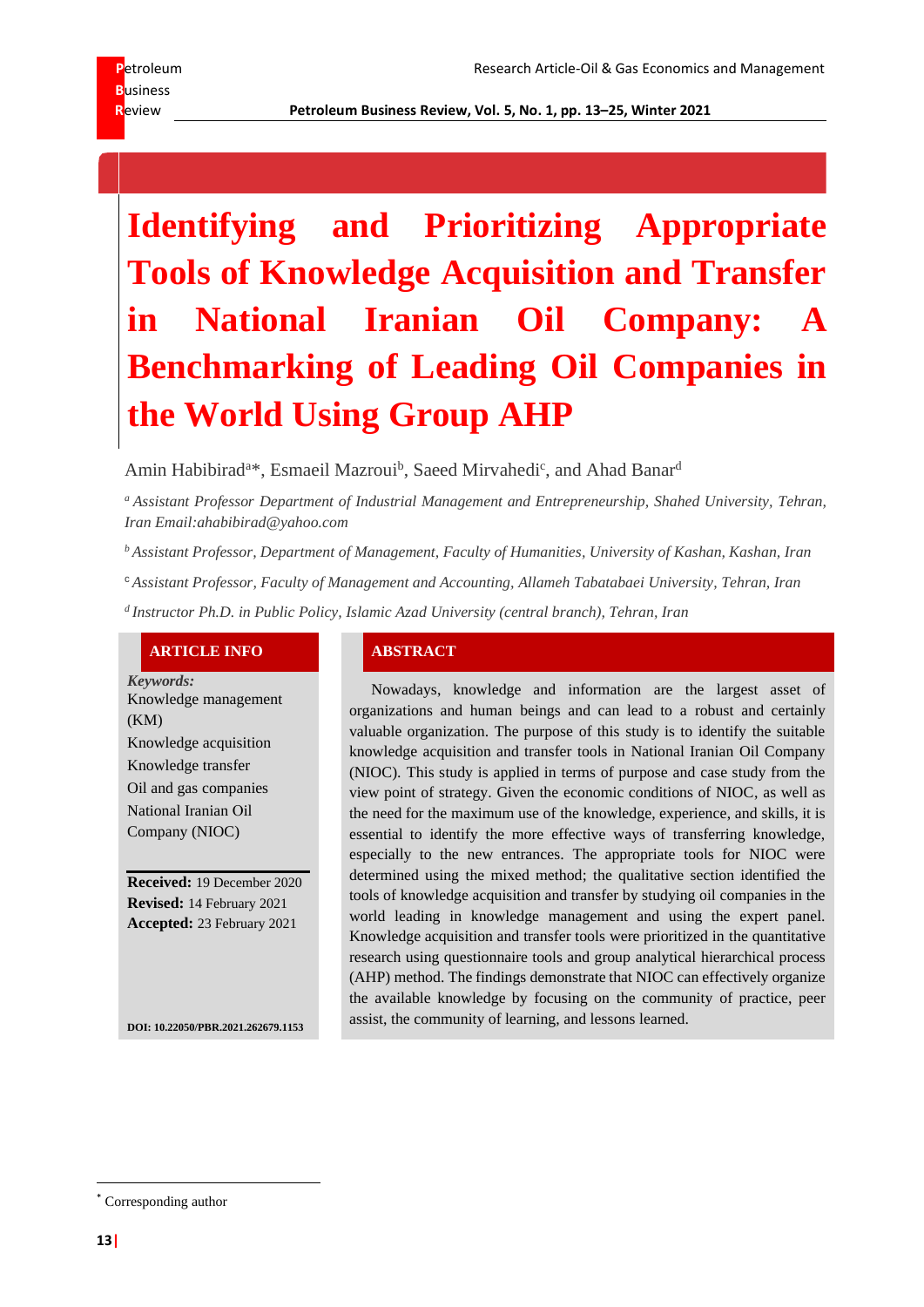#### **1. Introduction**

Nowadays, knowledge is considered the most important strategic resource for leading companies and one of the tools to gain a competitive advantage in the turbulent world of business. Studies conducted among the top 200 companies in the world show that more than 88% of the managers of large and successful companies have mentioned knowledge management (KM) as their second main priority (Vakili and Iranmanesh, 2014).

KM tools and processes (mainly acquisition, creation, storage, sharing, and application), tacit knowledge, and explicit knowledge in an organization become crucial for the organization's success (Raudeliuniene et al., 2020). KM is a route, even an approach that focuses on knowledge initiatives by collecting, storing, and applying knowledge. KM has helped many companies or organizations develop their organizations, especially for the oil and gas industry (Ramadhan et al., 2020).

In the early 21st century, BP, Royal Dutch Shell, Schlumberger, and Chevron were recognized as KM leaders among oil companies (Grant, 2013). Also, Haliburton and Schlumberger gained a considerable reputation for their KM program (Edwards, 2009). The application of KM is emphasized to face some of the most critical issues in the oil and gas industry due to the exceptional circumstances of these companies. Society for Petroleum Engineers (SPE) estimated that between 2000 and 2010, 231,000 years of knowledge and experience would be lost over the next 10 years due to the retirement of petroleum engineers and other technical staff (Grant, 2013). A similar challenge has existed for National Iranian Oil Company (NIOC).

KM in the modern age has made dramatic changes in management disciplines. KM (by KM processes and acquisitions tools) seeks to capture employees' knowledge, wisdom, and value-added experiences and implement, retrieve, and maintain knowledge as an organization's assets. Implementing a KM system is one of the crucial ways to record, refine, and share the experiences of individuals in the organization (Mirzaei, 2020). Researchers' field of study shows that there are capable people in NIOC. However, because of the lack of a KM system and acquisitions tools, it is not possible to acquire, transfer, and apply their knowledge, skills, and experience; this knowledge can solve many problems and challenges of the company. It is essential to pay attention to the current situation of NIOC and reduce the participation of international oil and gas companies, relying on domestic capacity. Using the knowledge, creativity, and innovation of employees can

reveal many advantages to overcome the challenges. Here, what is important is to identify the tools for acquiring and transferring knowledge to share knowledge in NIOC.

Therefore, the best ways to acquire and transfer knowledge in NIOC were discovered and studied, which can provide effective solutions for large companies and organizations in the country. The preliminary investigations of researchers in NIOC showed that the KM activities performed have been partially recording the knowledge of experienced and retired employees. In other words, no effective action has been taken in acquiring and disseminating knowledge as well as designing mechanisms for transferring and sharing knowledge, especially in plans and projects.

On the other hand, studies show that an organization puts much effort into keeping it innovative and acquiring sustainable competitive advantages if it does not store and disseminate its critical knowledge appropriately (Abbas et al., 2020). Literature related to knowledge mentions that KM via KM tools acquisition and sharing as well as KM processes affects an enterprise's performance (Van Aswegan and Retief, 2020; Andreeva and Kianto, 2011). Many research works demonstrate the benefits of KM in achieving sustainable innovation in organizations. They confirm that KM and organizational innovation processes are an integral part of the progress and survival of the enterprises (Abbas et al., 2020). Further, those organizations that do not have a KM system cannot develop individual and organizational learning skills and abilities (Cabeza-Pulles et al., 2019). Some studies stated that employees who share knowledge across the company help the organization bring sustainability through innovative and new products (Cegarra-Navarro et al., 2019).

Furthermore, digital transformation threatens the stability of organizational knowledge flows. Rifts may emerge as companies shift to new technologies and ways of working, and critical knowledge is often lost when systems, roles, and corporate structures change. KM teams with an emphasis on knowledge acquisition and transfer have much work to do in this fast-paced and high-risk environment (APQC, 2019).

Therefore, the main question in this study is what the more suitable knowledge acquisition and transfer tools in NIOC are.

In this study, firstly, in the qualitative section, after reviewing the literature, the experiences of the world's leading oil and gas companies on KM focused on tools and methods of knowledge acquisition and the transfer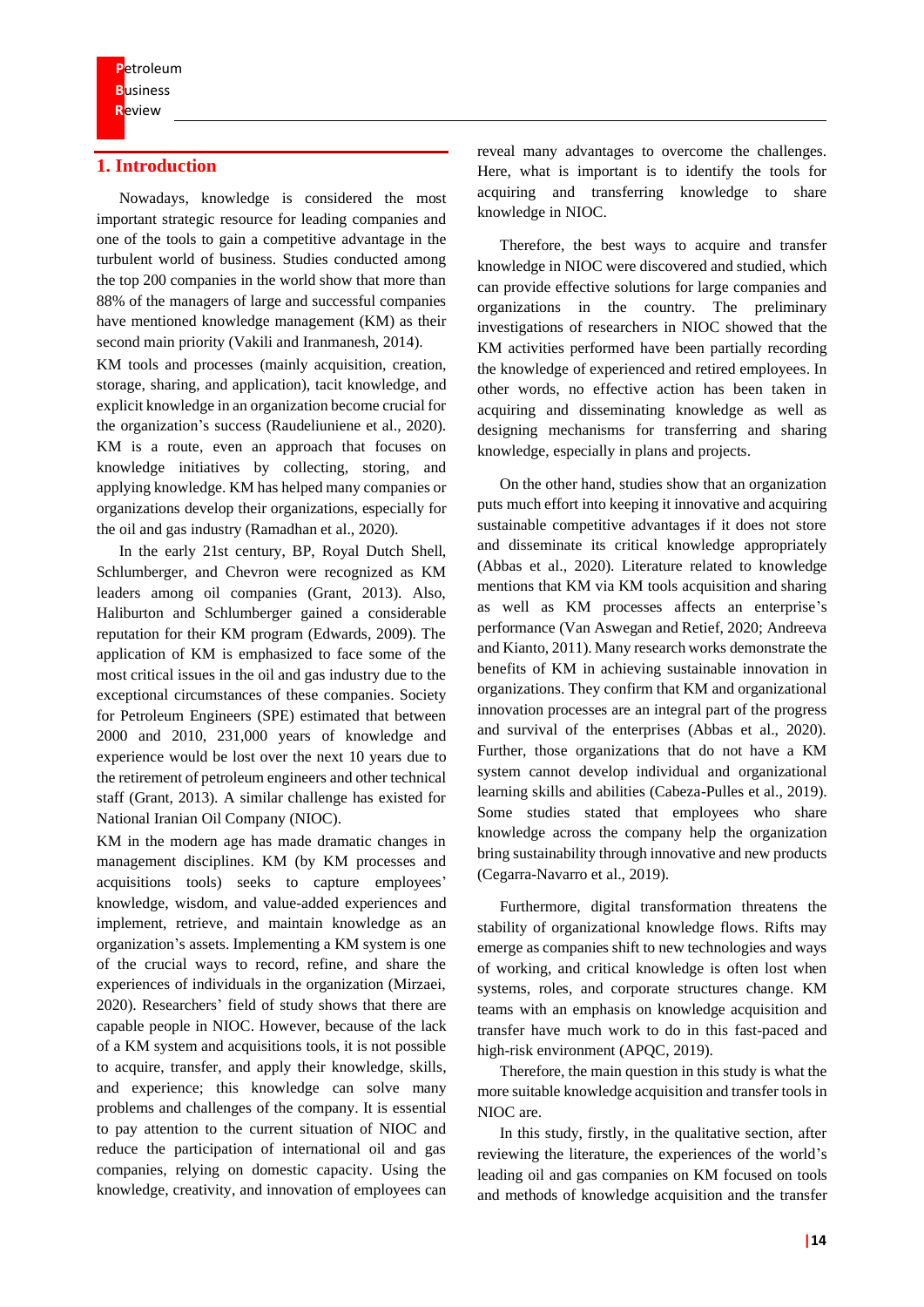

were investigated. In this section, benchmarking and the expert panel will be used. Then, the designed research questionnaire takes into account the analytic hierarchy process (AHP) so that respondents can provide their views on the effectiveness of each method of knowledge acquisition and transfer. The research method and steps of doing this research are expressed in detail in Section 2.2.

#### **2. Materials and methods**

#### **2.1. Materials**

Knowledge is an intellectual asset owned by each organization that dramatically influences the performance of the organization (Ramadhan et al., 2020). KM is considered a tool to increase intangible assets, which guarantees tangible assets and financial success. To fully implement KM in an organization, different topics such as the human aspects of knowledge workers directing, improving interactions to create and share knowledge, the processes of acquiring knowledge, using customer knowledge, and measuring an organization's performance for increasing the intellectual capital were considered. The culmination of this journey is the new application of existing knowledge, the creation of new knowledge, and management's role in promoting innovation (Pasher and Ronen, 2011).

Knowledge management is how organizations create value through their knowledge-based assets (Hartley and Rowley, 2008). Although KM has been raised for a long time, its application, especially in the oil and gas industry, has not been remarkable or has failed. Moreover, no significant studies have been conducted on KM, its processes, and its systems in the oil and gas industry of developing countries (Badpa et al., 2018).

Asian Productivity Organization (APO), in its report entitled "Knowledge Management Tools and Techniques Manual", has divided the methods and tools of KM, especially with an emphasis on acquisition and transfer (sharing), into IT-based and non-IT tools and methods. Peer assistance, after-action review, communities of practice, storytelling, and knowledge café are some of the most important non-IT tools and methods. Also, knowledge base, social network services, building knowledge clusters, and expertise locator are some of the most widely used IT tools and methods (APO, 2010). Studies in oil and gas companies demonstrate that some of these tools are used. In addition, other applicable tools in the oil and gas industry will also be introduced in the result section of this study (Section 1.3).

The stress of KM tools and techniques has been maneuvered to share knowledge through communication and collaboration tools which specify the shift from process to practice. KM is not one single discipline. Instead, it is an integration of numerous endeavors and fields of study (Ghani, 2009). On the other hand, knowledge sharing is critical to the acquisition/creation and application of organizational knowledge, which are essential processes in organizational knowledge management (Castaneda and Cuellar, 2020). Sharing knowledge, which is claimed to be one of the most important topics of management research (Serenko and Bontis, 2016), is the act of making knowledge available to others. In the broader sense, knowledge sharing is the transference of experience and organizational knowledge to business processes through communication channels between individuals (Oyemomi et al., 2016).

Studies, especially in the field of oil and gas, indicate the positive effect of applying knowledge management on organizational performance (Badpa et al., 2018; Li et al., 2016; Elizabeth et al., 2015; Moffat and Crichton, 2015; Tanaka, 2014; Gardiner, 2014; Akeel, 2013). On the other hand, NIOC also has a significant role in the economic growth of Iran. However, in a knowledgebased economy, knowledge is considered a source of competitive advantage (Alvesson and Benner, 2016).

Acquisition and sharing knowledge and information in organizations is increasingly vital for business success. Easy access to knowledge and information is beneficial for employees. KM is defined as the process of identifying, acquiring, organizing, and disseminating intellectual capital critical to an organization's long-term performance (Debowski, 2006).

Knowledge and information are essential for decision making, problem-solving, interpersonal communication, and relationships, improving the effectiveness of the business, performance, and success (Hartley and Rowley, 2008). Today, organizations growing very fast are companies that have a better understanding of the role of KM in the organization. In a knowledge-based economy, what you know is at least as important as who knows you (Bontis, 2002). It means the tools and methods of knowledge acquisition and transfer play a vital role in a firm's competitive advantage.

Although many studies show the positive effect of KM on the performance and success of the organization, KM must continue to prove its worth. Moreover,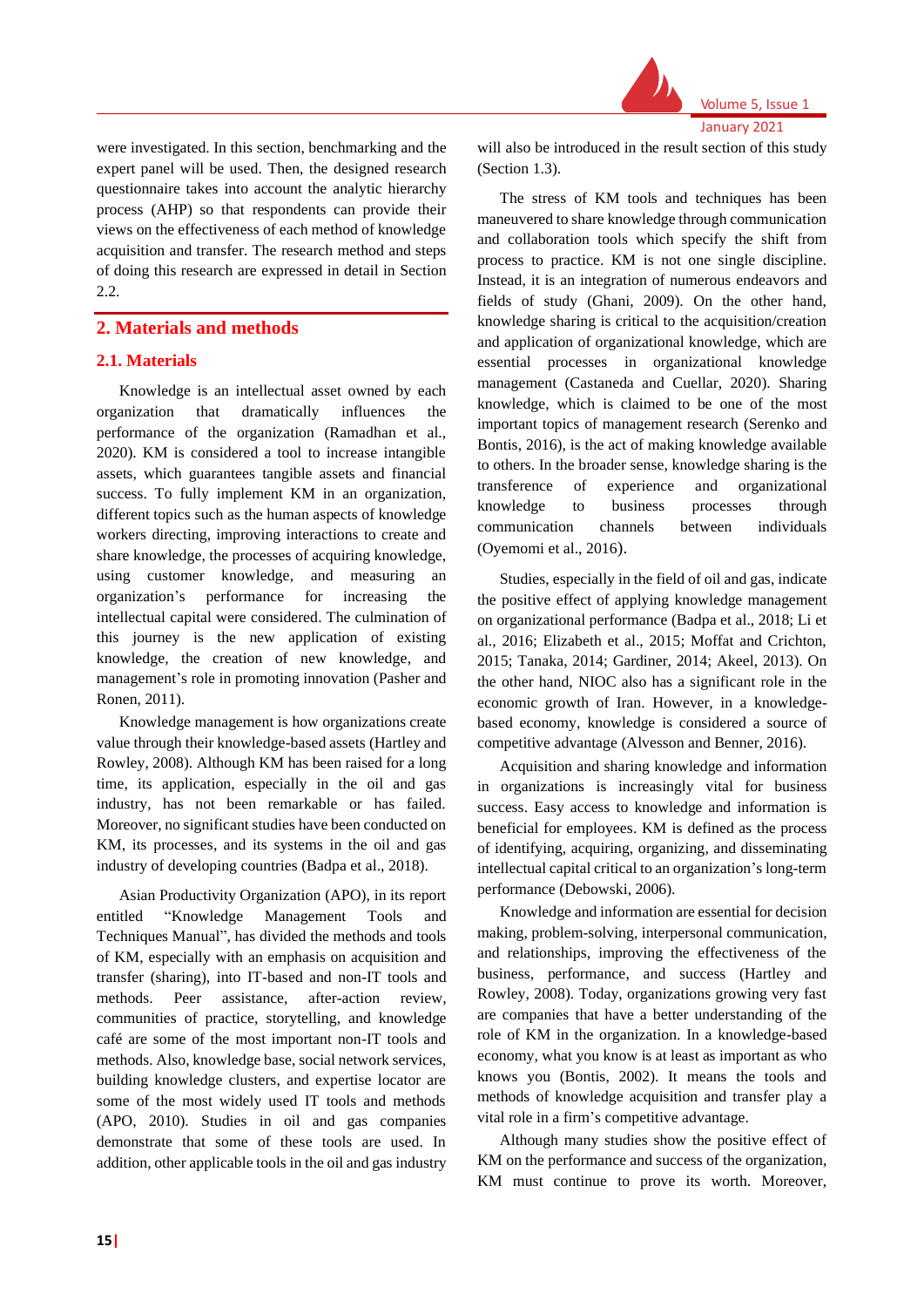**P**etroleum **B**usiness **R**eview

knowledge acquisition and transfer as primary stages of KM take time, but they also save time (APQC, 2019).

Knowledge tends to flow in the organization, and people can access knowledge more than they use it. Organizations seek to know what they know, and they start from this point; what employees know plays a key role in the organization's success. Although IT and innovation are essential, the most critical factor is the organizational culture. Investment in technology requires a thorough and accurate understanding of the needs of the end-users and customers (Banjoko, 2010). In other words, although the tools and methods of acquiring and disseminating knowledge based on technology facilitate the sharing of knowledge in the organization, the vital role of organizational culture, which has been emphasized by researchers in the quantitative stage of this research and the completion of the questionnaires, should not be overlooked.

#### **2.2. Methodology**

This study is descriptive–exploratory research that has used a mixed method (qualitative and quantitative) to find the answer to which tools and methods are more suitable for knowledge transfer at the level of NIOC. First, in the qualitative section, after reviewing the literature, the experiences of the world's leading oil and gas companies on KM focused on tools and methods of knowledge acquisition, and transfer were investigated. At this stage, by benchmarking these companies and using the qualitative method of the expert panel, the tools and methods of acquiring, disseminating, and transferring knowledge were identified. Seven experts in this study have been selected from the perspective of mastering the subject of KM and company activities.

The experts met face to face at relatively regular intervals. These sessions lasted about eight hours for about three months with the facilitation of the researchers. During this time, the research problem was explained, and the literature review findings were provided. Then, with the help of an expert panel, qualified people were determined from all over the company to answer the questionnaire (judgmental sampling method).

The research questionnaire was designed while taking into account the analytic hierarchy process so that respondents can provide their views on the effectiveness of each method of knowledge acquisition and transfer. In this questionnaire considering the structure and cultural conditions of NIOC to express their opinions was emphasized. The gathered data were further enriched by conducting face-to-face interviews, telephone, or online applications, and thus appropriate tools for acquiring and disseminating knowledge were identified. The steps of doing this research are illustrated in Figure 1.

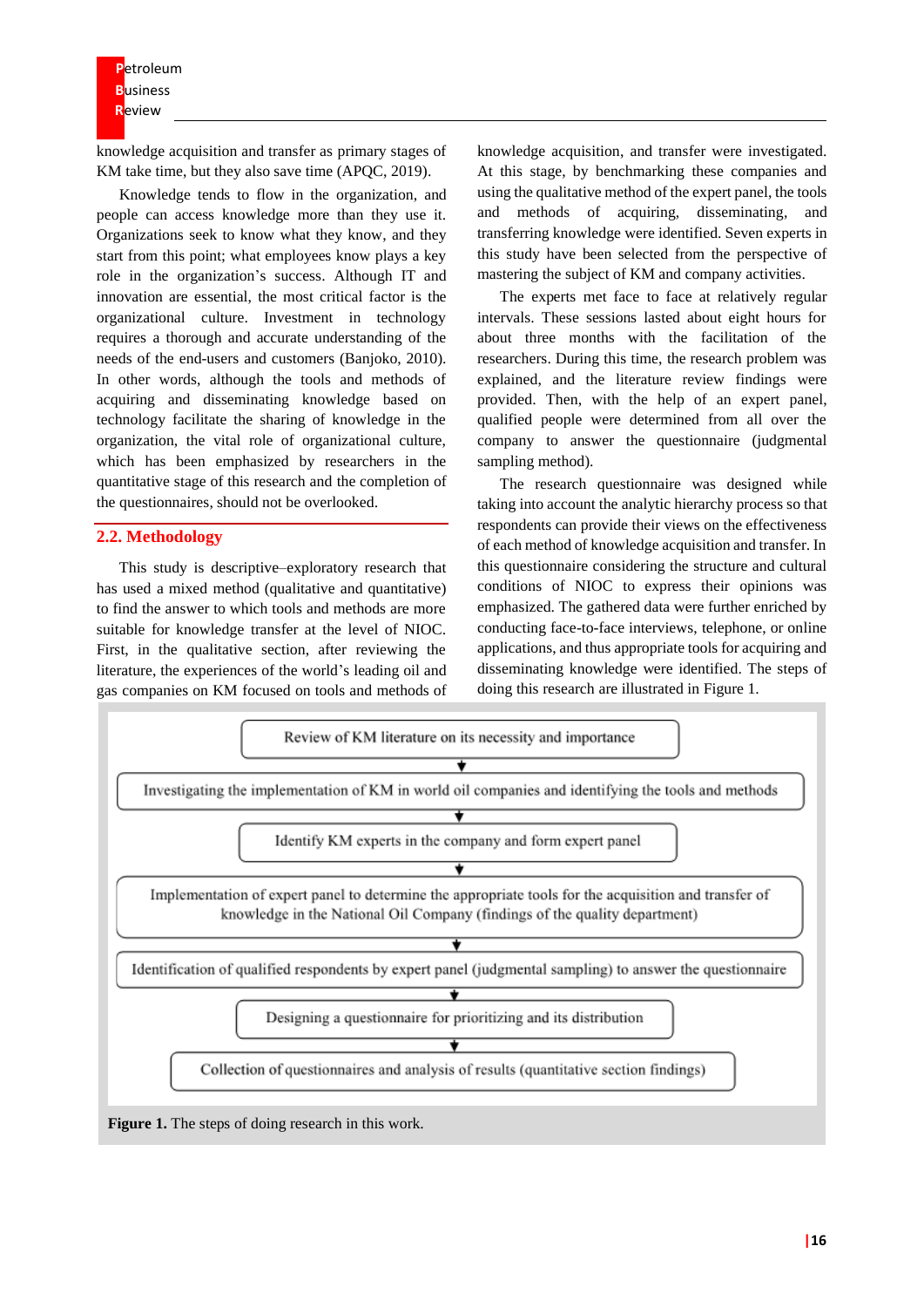

#### Volume 5, Issue 1

Random sampling was not performed due to using the opinion of all people familiar with the conditions of NIOC to implement KM and dissemination of knowledge and questionnaire sent to the entire identified community. The whole community includes individuals from all subsidiaries and the headquarters of NIOC selected by a judgmental sampling method. This community is the dominant part of Iran's oil and gas industry regarding the number of employees and scope of work. The validity and reliability of investigation tools in the two stages of the research are presented in Table 2.

**Table 2**. The validity and reliability of investigation tools.

| <b>Stage of research</b>       | <b>Investigation tool</b>          | <b>Validity method</b>                                                                       | <b>Reliability method</b>           |
|--------------------------------|------------------------------------|----------------------------------------------------------------------------------------------|-------------------------------------|
| Qualitative<br>section         | Review of studies, expert<br>panel | Face and content validity: by expert<br>opinion                                              | Consensus                           |
| <b>Quantitative</b><br>section | <b>Group AHP</b><br>questionnaire  | Face and content validity: by expert<br>opinion as well as CVR index=1 upon<br>Lawshe method | CR index = $0.057$ in<br>AHP method |

#### **3. Results**

#### **3.1**. **Findings from the qualitative part of the research**

In this section, while presenting a brief description of KM in the world oil and gas industry and its conditions, various knowledge acquisition and transfer methods in

oil companies identified using the expert pane are introduced.

#### **a. The starting point and motivation of KM in the oil and gas industry**

Studies show that each oil and gas company has a starting point for using KM tools in their company. Some of them are mentioned in Table 3.

**Table 3**. The start point of KM in the oil and gas companies (Grant, 2013).

| <b>Company</b>           | <b>Year of acceptance</b><br>of KM | <b>Starting point of KM</b>                                                                                           |  |
|--------------------------|------------------------------------|-----------------------------------------------------------------------------------------------------------------------|--|
| <b>Royal Dutch Shell</b> | 1995                               | Organizational learning initiatives through corporate<br>planning (e.g., scenario analysis and cognitive maps)        |  |
| British Petroleum (BP)   | 1996                               | Organizational learning and transfer of best practices to<br>upstream                                                 |  |
| Chevron                  | 1996                               | Transfer best practices and cost savings to Chevron's<br>downstream businesses                                        |  |
| Schlumberger             | 1997                               | Application of IT in drilling                                                                                         |  |
| Halliburton              | 1998                               | Application of IT in drilling and seismic analysis                                                                    |  |
| Exxon Mobil              | 2003                               | In Exxon: Application of IT in exploration and production; in<br>Mobil: Transfer the best practices to the downstream |  |

In most of these companies, senior managers are persuaded to understand the importance of KM in the company's management system and as a critical factor in improving and enhancing the company's performance. Chevron's former chief executive officer (CEO) says: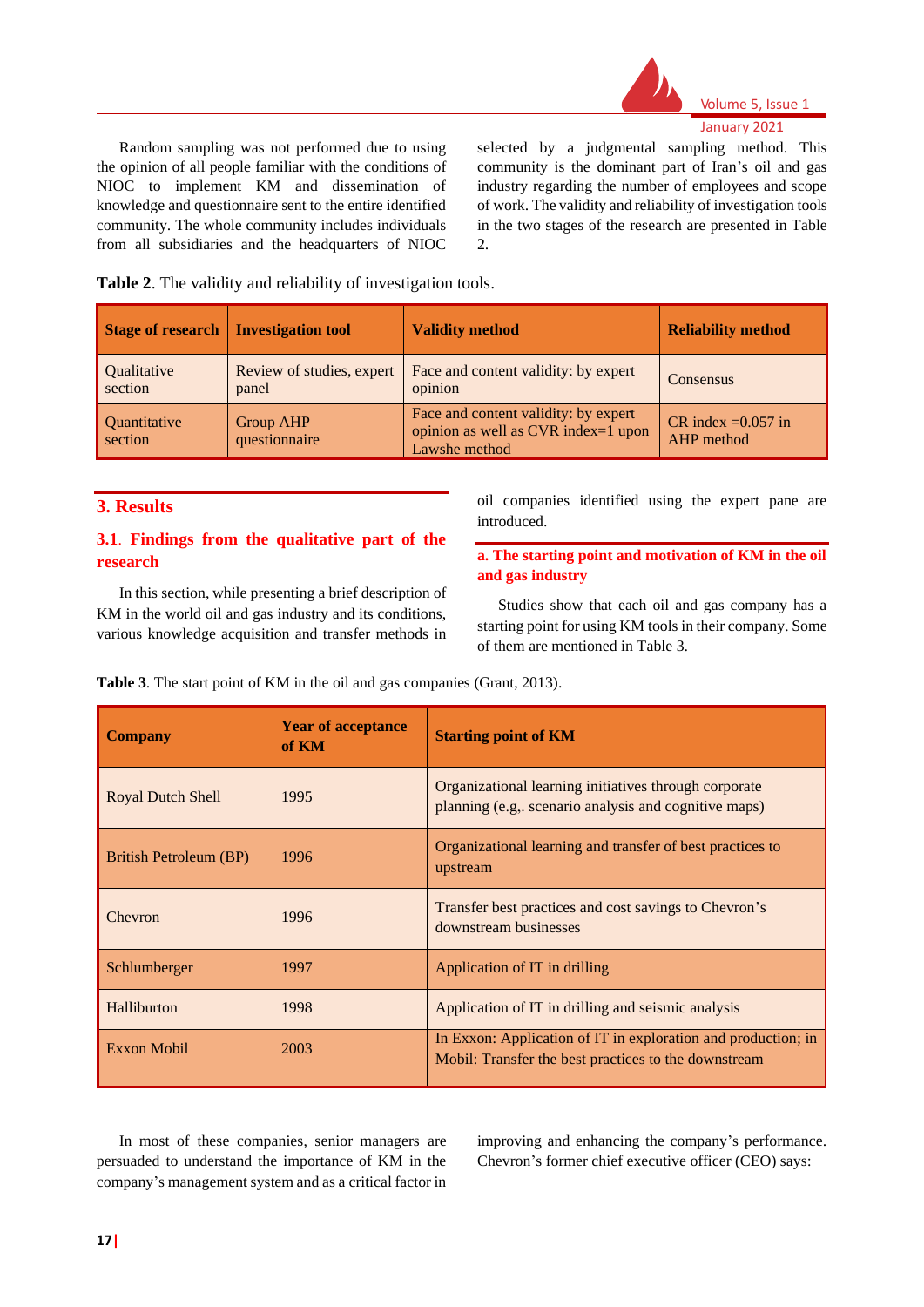We learned that we could learn and improve the company through knowledge. Instead of inventing everything ourselves, we emphasize that knowledge can be acquired or purchased from outside the organization. Every day that better ideas are left unused, an opportunity is lost. We need to share knowledge more and faster.

Also, the former CEO of BP recognizes a similar role for knowledge and believes that all companies face a common challenge: the more effective use of knowledge compared to competitors (Grant, 2013).

Although oil and gas companies had relatively common reasons for adopting KM in the late 1990s, their circumstances were different, which had a significant effect on the accepted strategies for KM in each company. Some companies, such as Schlumberger, emphasize IT and information coding to achieve their KM goals, while others, such as Shell and BP, emphasize more human-centered approaches to KM. Nevertheless, no matter what approach each company takes, IT is an essential facilitator for many technology-oriented and human-centered activities that contribute to the success of KM. Some of these tools include databases, software, portals, and groupware (Grant, 2013).

For more than two decades, the issue of KM and its application in the oil and gas industry has received serious attention. The growing importance of environmental issues, the rapid growth, and development of petroleum technologies, the expansion of offshore exploration and drilling, the rapid and numerous changes in the integration of oil companies, the growing dependence of countries on oil and gas resources, and other cases have led to the importance of KM in the oil and gas industry.

#### **b. Identify and introduce KM tools used in oil and gas companies**

Here, some of the most important and widely used tools and methods of knowledge management are introduced, focusing on the acquisition and dissemination of knowledge in oil and gas companies. After studying these methods, the results were prepared and provided to KM experts in NIOC, especially those known in KM in the company and have done significant activities in this field to implement and establish KM.

#### **c. Community of knowledge**

Communities of knowledge are virtual teams that communicate through the corporate network and within

organizational boundaries. Their goal is to flow and spread knowledge to different locations and situations. In this regard, we can refer to "knowledge, research, and the best practices of the company", "expertise and personal experiences of individuals", "recommendations, suggestions, and ideas obtained from the company network", and "content acquired from outside the company". Communities of knowledge in some companies, such as Shell, form and introduce three different types of forums:

- The forum has the highest level of coding and structure, which are considered the best practice forums and are maintained and validated by the community of practice.
- The lowest level of coding is a discussion forum, which are voluntary communities of people who have a common interest in a particular topic (for example, knowledge management or seismic modeling).
- Task forums are the middle ground between the two species above, and in this case, the members of a community work together to solve a problem or make suggestions about a particular challenge. In this case, members of a community may be working directly on an issue.

Each forum uses a manager or moderator whose job is to identify community members, refer people with questions to people with possible answers, evaluate and adjust the content, and maintain the forum. Such a person must know who knows as much as what knowledge exists (Grant, 2013).

#### **d. Community of practice**

Among all the tools used for KM in the oil and gas industry, communities of practice are widely accepted and welcomed (Wenger, 2002). Shell defines the community of practice as groups of geographically dispersed people who share information, insights, and suggestions on a common theme, interest, or action. Schlumberger also defines them as a group of people who share a common field of expertise and need similar solutions to common problems. Despite some differences between the definition and naming of this tool in different companies, their approach to forming and operating a community of practice is very similar. The main differences between companies in using the community of practice are related to the degree of formality, the processes through which they are formed,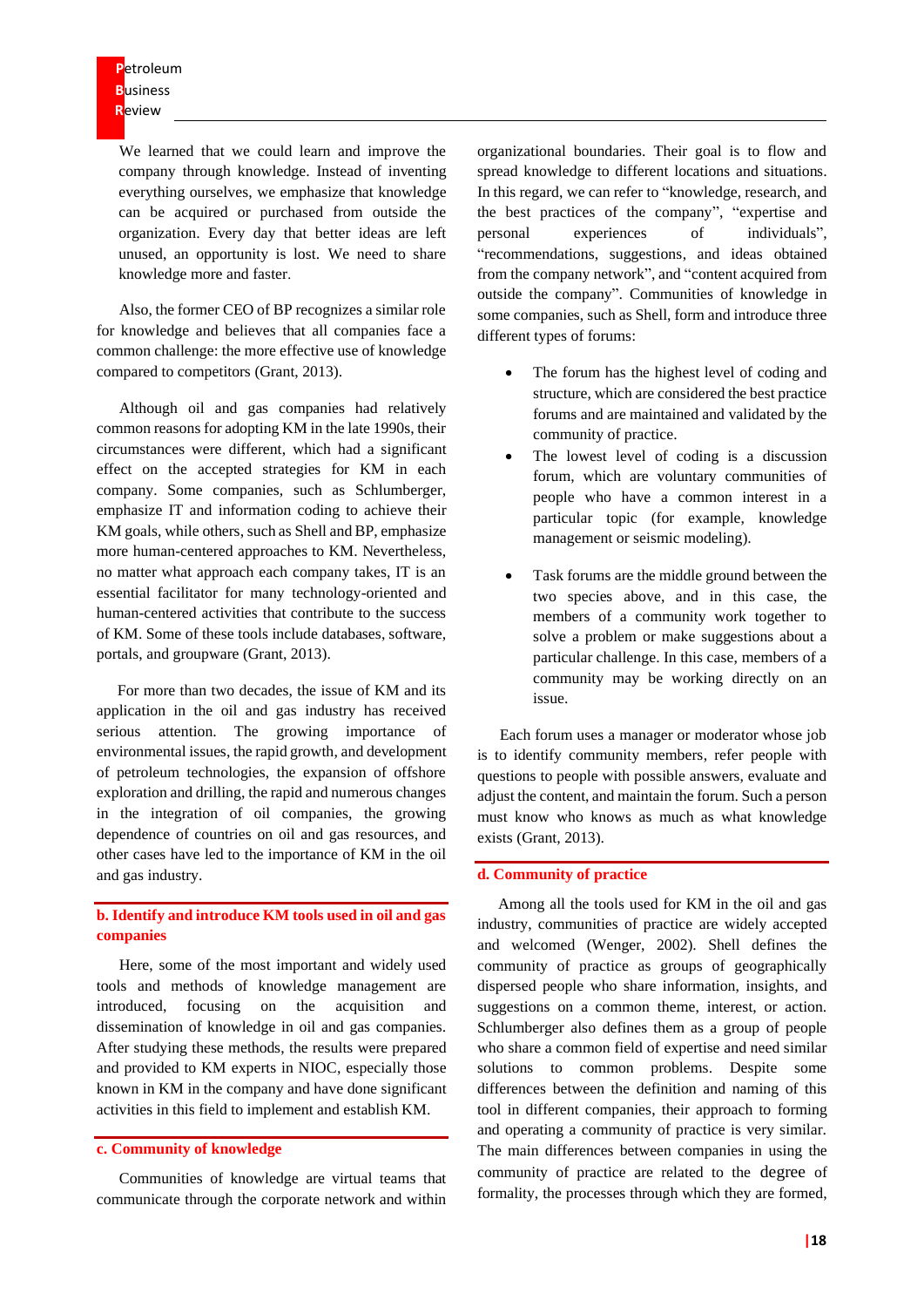

and the degree of support by each company (Grant, 2013; APO, 2010).

Communities of practice in different organizations are known by different titles. For example, they are known in Chevron as the "best practice team", in Texaco as the "people network (PeopleNet)", and in BP as the "connect" (Rao, 2005).

#### **e. Community of learning**

Most learning communities form around a field of work or study, such as geology or topics that address new challenges. These topics are primary topics related to people's education, genuine interest, or skills. Most learning communities hold regular problem-solving meetings that are facilitated by a coordinator (McDermott, 1999).

#### **f. Peer assist**

Peer assist is a technique used by the project team that seeks the assistance of collaborators regarding an important issue they have encountered. It is part of a process that BP calls pre-action learning such as gathering the necessary knowledge and information before starting a project. Peer assist meetings usually last for from half a day to two full days. In these meetings, the project team gains the necessary insight and information about the project from their colleagues, and the colleagues learn about the project and each other (Young, 2010, APO, 2010).

#### **g. Virtual team**

The opportunities created by information technology for communication, collaboration, and new thinking due to knowledge management have led to practical actions among companies. Particularly at BP, KM was less about creating a parallel structure for knowledge sharing management and more about making teams work more effectively. BP's virtual teams started in the drilling sector, where separate drilling teams make vital decisions with little time for analysis or consultation and benefit from closer contact with co-workers in other workplaces (Grant, 2013; Egbu and Katherine, 2002).

#### **h. Best practice groups**

Some oil and gas companies have teams or groups that record and share the company's best practices throughout the organization. In Schlumberger, identifying and validating the best practices are one of the leading roles of communities of practice. Each

member of the community is encouraged to identify best practices. Once the community has validated the practice, it is stored in the "knowledge hub". The role of the "knowledge champion" in each community is to persuade and encourage to propose the best practices, to validate these, and to integrate new practices in the "knowledge repository" of the community (Grant, 2013).

Due to the similarity of the best practice groups with the communities of practice in many companies, the expert panel of this study decided to define this method as a "community of practice".

#### **i. Lesson learned**

One of the most powerful KM tools for project-based organizations is the "lessons learned" that were first used in the US military (Slabodkin, 2006). ConocoPhillips introduced group meetings where the staff from recently completed projects meet and record lessons learned from their experiences in that project. In these meetings, with the presence of an individual as a facilitator, the lessons and studies recorded in the project reports are made available to other groups (Grant, 2013).

It is clear that many of these tools have similarities, and because of their use in different companies, they have different names. Table 4 shows the KM tools that are mostly used in the studied companies.

Chevron emphasizes that KM is not just about people-to-people communication and IT, but redesigning work processes is essential. Chevron needed to find a simple and effective way to access the company's data and information. However, many existing software tools did not work together in the same database. It was decided to create a central data repository and use a set of tools that can connect work processes and redesign them so as to increase the efficiency of the staff (Smith et al., 2001).

Like other large oil companies, Statoil was decentralized and needed to find a way to transfer experience, share best practices, and create a network. Many projects were also underway, and it was necessary that most of the time of the people in the projects not be spent on collecting information.

The ability of BP to leverage knowledge is at the heart of its competitive strategy. Instead of relying on its fundamental research, BP learns from its partners and disseminates the knowledge gained rapidly at the company. BP does this not by creating an extensive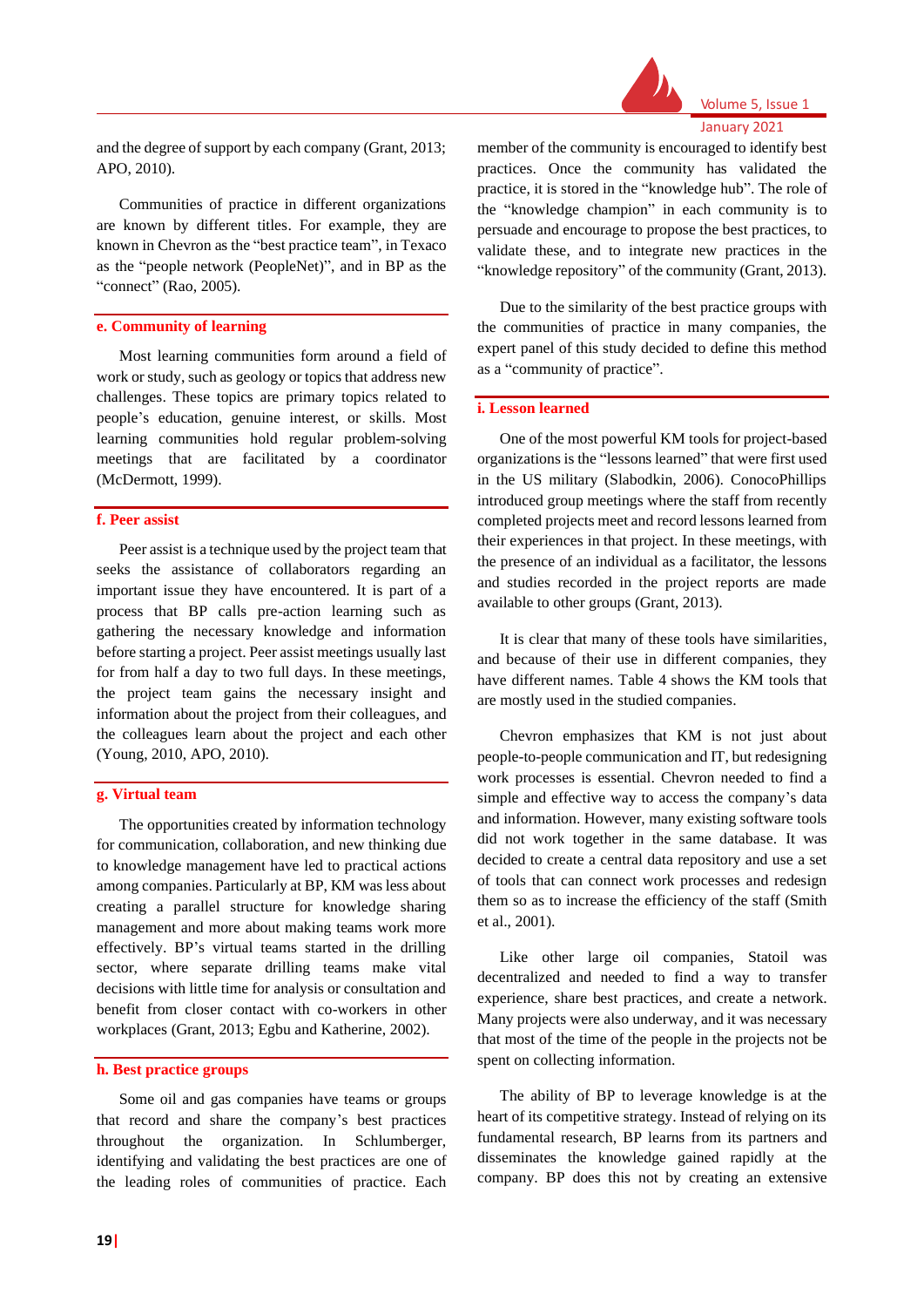electronic library of the best practices but by connecting people to think together.

| <b>Company</b>                | <b>KM</b> tools                                                                                                                                                                                                                                                                                                                                                                                                                                                       |  |
|-------------------------------|-----------------------------------------------------------------------------------------------------------------------------------------------------------------------------------------------------------------------------------------------------------------------------------------------------------------------------------------------------------------------------------------------------------------------------------------------------------------------|--|
| <b>British Petroleum (BP)</b> | Community of practice, peer assist, virtual teams, connect (yellow page), the daily<br>community of practice, the formal community of specialists, the community of informal<br>network, the community of problem-solving, emails, public folders, discussion groups,<br>joint documentation, after-action studies, good practice record, on the job experiences<br>and agreed learning, and video conference                                                         |  |
| <b>Royal Dutch Shell</b>      | The community of knowledge, the community of practice, scenario planning, the<br>community of learning, best practice forum, discussion forum, functional forum, global<br>network (worldwide), local or regional networks, and the community of problem-<br>solving based on software from IBM                                                                                                                                                                       |  |
| Chevron                       | The community of practice, best practices dissemination, the senior bee of knowledge,<br>internal/external benchmarking, technology brokers, networking, intranet network,<br>video conference, classifying knowledge and documents as good ideas, good practices,<br>teaching classes, technical and skill coaching, knowledge coaching, the acquisition of<br>knowledge from specialists, peer assist, the best local practices, and the best industry<br>practices |  |
| Schlumberger                  | The community of practice and best practice groups                                                                                                                                                                                                                                                                                                                                                                                                                    |  |
| Aramco                        | The community of practice, best practice groups, idea management system, lessons<br>learned, best technological practices, external knowledge, determination of challenges,<br>specialists finding, virtual teams in the form of Shark program, and repository<br>knowledge management tool named SMARTS                                                                                                                                                              |  |

**Table 4.** KM tools in the studied oil and gas companies.

### **3.2. Findings of the quantitative part of the research (data collection and analysis)**

At the beginning of the section, it is necessary to point out that the expert panel decided to consider the various methods and tools mentioned in Table 3 and the different naming them in different companies. In the AHP questionnaire, six tools or methods for priority should be used. Numerous discussions were held in the expert panel to select these six methods; some of the most important discussions are as follows:

- a. As mentioned earlier, it was decided to "best practice groups" method as "community of practice" in the AHP questionnaire.
- b. Since IT tools and networking and messaging software could be used as a platform for each method, the expert panel decided to remove the "virtual teams" method in the questionnaire and provide the respondents with all methods and tools to acquire and transfer knowledge virtually.
- c. The expert panel decided to introduce "discussion forum" as "community of

knowledge" according to the different levels of "community of knowledge forum" and considering the use of "functional forum" (problem-solving groups) and mention this group of tools for acquiring and disseminating knowledge as an independent method in the AHP questionnaire.

With these explanations, six methods were included in the research questionnaire. At the end of the questionnaire, an open-ended question was assigned regarding the opinion of experts to introduce their methods.

With the cooperation of the expert panel, 24 people were identified and introduced as experts at the company to answer the questions, and according to the seven members of the expert panel, finally, 31 people answered the research questionnaire. The questionnaires were designed to allow pairwise comparisons between the six selected and main tools of KM. In the designed questionnaire, six knowledge acquisition tools and dissemination used in oil and gas companies were explained, and individuals were asked to determine the importance of each method in pair comparison with other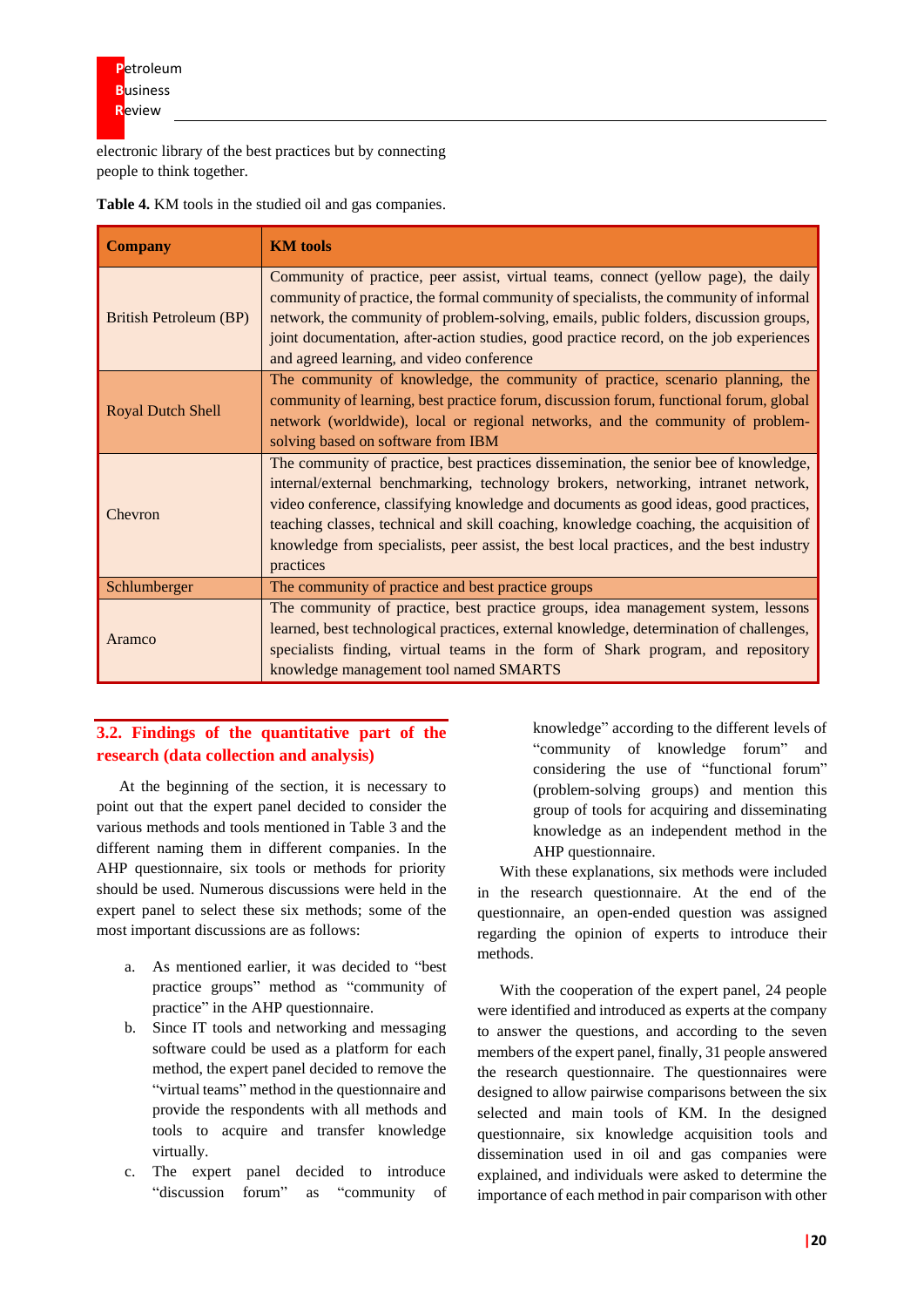

Volume 5, Issue 1 January 2021

methods. Due to researcher follow-up, all the questionnaires were returned, and the return rate of the questionnaires was 100%. The questionnaire emphasized that the answers should be according to the organizational structure and culture of NIOC. The group AHP method was used to analyze the data.

In using AHP for decision-making or prioritization, the opinions and judgments of only one expert in forming the matrix of pairwise comparisons, which is the basis of decision-making, may not be accurate. The group AHP method seeks to combine experts' opinions without making useless pairwise comparisons or influencing the opinions of individuals towards each other. The solution to this problem is to use a geometric mean. The geometric mean provides the best average mathematically while taking into account the judgment of each person since the pairwise comparisons are made as a "ratio". If  $a_{ij}^{(k)}$  is a component of person *k* to compare factor *i* to *j*, the geometric mean is calculated as follows (Habibirad, 2007):

$$
a_{ij} = \left[ \prod_{k=1}^{N} a_{ij}^{(k)} \right]^{\frac{1}{N}}
$$

Moreover, since almost all calculations related to AHP are based on the initial decision of the decisionmaker in the form of a matrix of pairwise comparisons, any errors, and inconsistencies in the comparison and determination of the importance between the options will distort the final result. Compatibility ratio (CR) is an indicator that determines the consistency of judgments and shows the extent to which the priorities of comparisons can be trusted. Ensuring the consistency of the components of the pairwise comparison matrix increases the reliability of the results. The consistency

ratio is obtained by dividing the consistency index (CI) by a random index (RI) as follows (Habibirad, 2007):

$$
CR = \frac{CI}{RI}
$$

Experience has shown that if CR is less than 0.1, the compatibility of the comparisons is acceptable; otherwise, the comparisons must be repeated (Habibirad, 2007). Since the calculated CR for prioritizing the six tools of knowledge acquisition and transfer (dissemination) was 0.057 and less than 0.1, it can be concluded that the components of the pairwise comparison matrix in this study have the necessary compatibility.

Data analysis was performed after collecting the answers using the group AHP method, as shown in Table 5.

As shown in Table 4, according to experts of NIOC, the tools of the community of practice, peer assist, the community of learning (problem-solving meeting), lessons learned, the community of knowledge (task or problem-solving forum), and discussion forums were identified respectively as the best solutions to acquiring and transferring knowledge.

After collecting data and analysis through the AHP method, telephone, face-to-face, and online interviews were conducted with the respondents to receive additional explanations that enrich the results of quantitative analysis. Perhaps, it can be accepted that there is not much difference between four or even five methods according to experts' opinions. According to the respondents, all of these methods in different circumstances can be suitable tools for acquiring and transferring knowledge in NIOC.

**Table 5.** The results of the analysis of questionnaires using the group AHP method.

| Rank                     | Methods/tools for acquiring and transferring knowledge               | <b>Weight/importance/priority</b> |
|--------------------------|----------------------------------------------------------------------|-----------------------------------|
| -1                       | Community of practice (also includes the best practice groups/forum) | 0.217                             |
| $\overline{2}$           | Peer assist                                                          | 0.204                             |
| 3                        | Community of learning (problem-solving meeting/forum)                | 0.186                             |
| $\overline{4}$           | Lesson learned                                                       | 0.179                             |
| 5                        | Community of knowledge (task or problem-solving forum)               | 0.162                             |
| -6                       | Discussion forum                                                     | 0.042                             |
| <b>Sum of priorities</b> |                                                                      |                                   |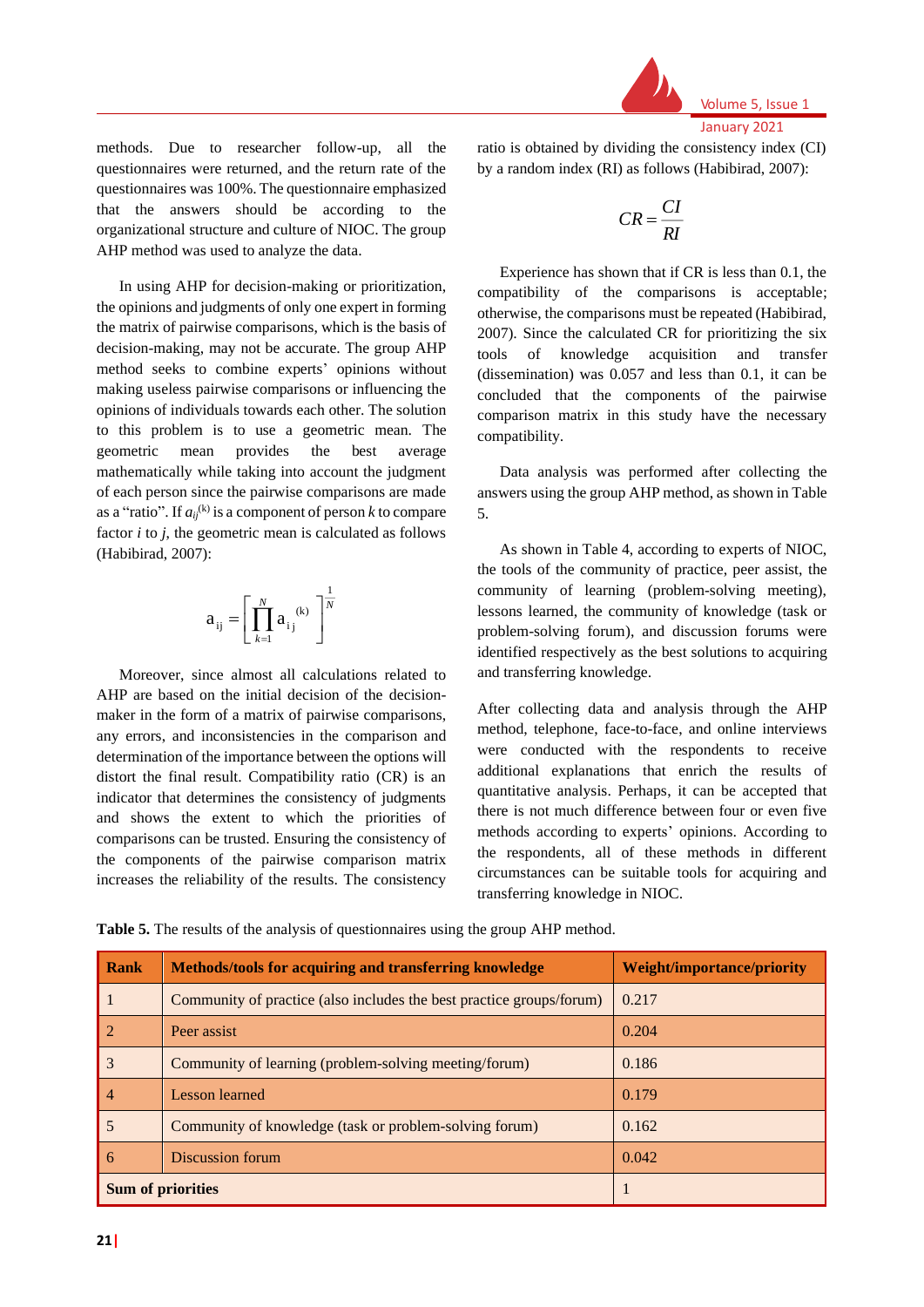#### **4. Discussion**

Findings and the investigation of studies and researches show that due to the geographical distribution of NIOC, the community of practice is a suitable tool. In connection with this method, according to the mentioned examples in two companies, Shell and BP, two crucial factors can be deduced. First, such communities are very likely to be used where there is a process of socialization and networking. Shell and BP are very famous for this. Second, these communities are as many technologyoriented networks as social networks, and the need for a manager or moderator as the human hub and network switch is equal (Earl, 2001).

The method of peer assist and lessons learned were also emphasized due to the importance of advancing projects. Studies show that many managers can quickly get rid of the ambiguities with the help of peer assist (peer groups). The group members have a different level of commitment to cooperation. In addition, peer groups are usually informal and lack the power to force members to participate and cooperate. These meetings may become more of a friendly gathering than a real impact on business performance over time (Young, 2010).

Peer groups in BP had unusual characteristics; Instead of being informal networks, they were known as formal parts of the organizational design. Instead of focusing on functional managers, they focused on line managers and identified the responsibility for the profitability of each business unit. Instead of vague goals and objectives, they specified clear deliverables, and instead of a simple meeting to meet and discuss, they were able to make decisions (Goold, 2005).

Two main goals are pursued in connection with the community of learning meetings. First, by daily solving real problems, community members help each other, building trust between individuals. Second, a common understanding of tools, approaches, and solutions is formed (McDermott, 1999).

Subsequent deep interviews with experts (respondents) showed that knowledge coaching, because of leading to the transfer of knowledge and experience to younger people, is a good way to record experiences as it is often less possible to transfer the tacit knowledge of experienced people.

Many experts also believe that the formation of virtual teams and networking is a platform for the best

performance of these tools, and it is better not to be considered a tool. In BP Company, through the groupware and video communications, online communications have been established between drilling teams in different situations, suppliers, and contractors (Grant, 2013; Egbu and Katherine, 2002). However, the majority of experts emphasized that organizational culture and management support are essential for the establishment of KM and the use of these tools. It is clear that the managers will play a key role.

However, KM must become an integral part of the organization's culture, work processes, and information systems, and of course, this will be the result of the successful and accurate implementation of KM. It should be noted that KM tools, especially knowledge acquisition and transfer methods, are not used simultaneously as the critical point is to start with small and successful steps (Pasher and Ronen, 2011). Digital transformation presents exciting opportunities for KM to play an even more strategic and vital role. The opportunity start with knowledge acquisition and transfer (APQC, 2019).

Most experts in this study believe that although NIOC has not been able to achieve new technologies in cooperation with foreign companies, because of special economic conditions and sanctions in recent years, efforts to achieve the company's goals, knowledge, experiences, and skills have been nurtured in the company, which can be considered a competitive advantage of the company's knowledge and experience. Moreover, in the field of technology, many requirements have been met by domestic knowledge-based companies. The critical point is that these capabilities are recorded using the methods of acquisition and dissemination (transfer) of knowledge in this study and transferred to the next generations of the company so that they are not lost or evolved.

#### **5. Conclusions**

In NIOC, as a significant company in the country's economy, the need to transfer knowledge, experience, and skills from the staff, especially managers, to the next generation on the one hand and the importance of this knowledge dissemination in the sanctions, on the other hand, raised the question of what solutions can lead the company to that goal more productively. This study first studied various methods of knowledge acquisition and transfer in the world's leading oil and gas companies, and an expert panel determined the final methods. Then, by designing a researcher-made questionnaire, the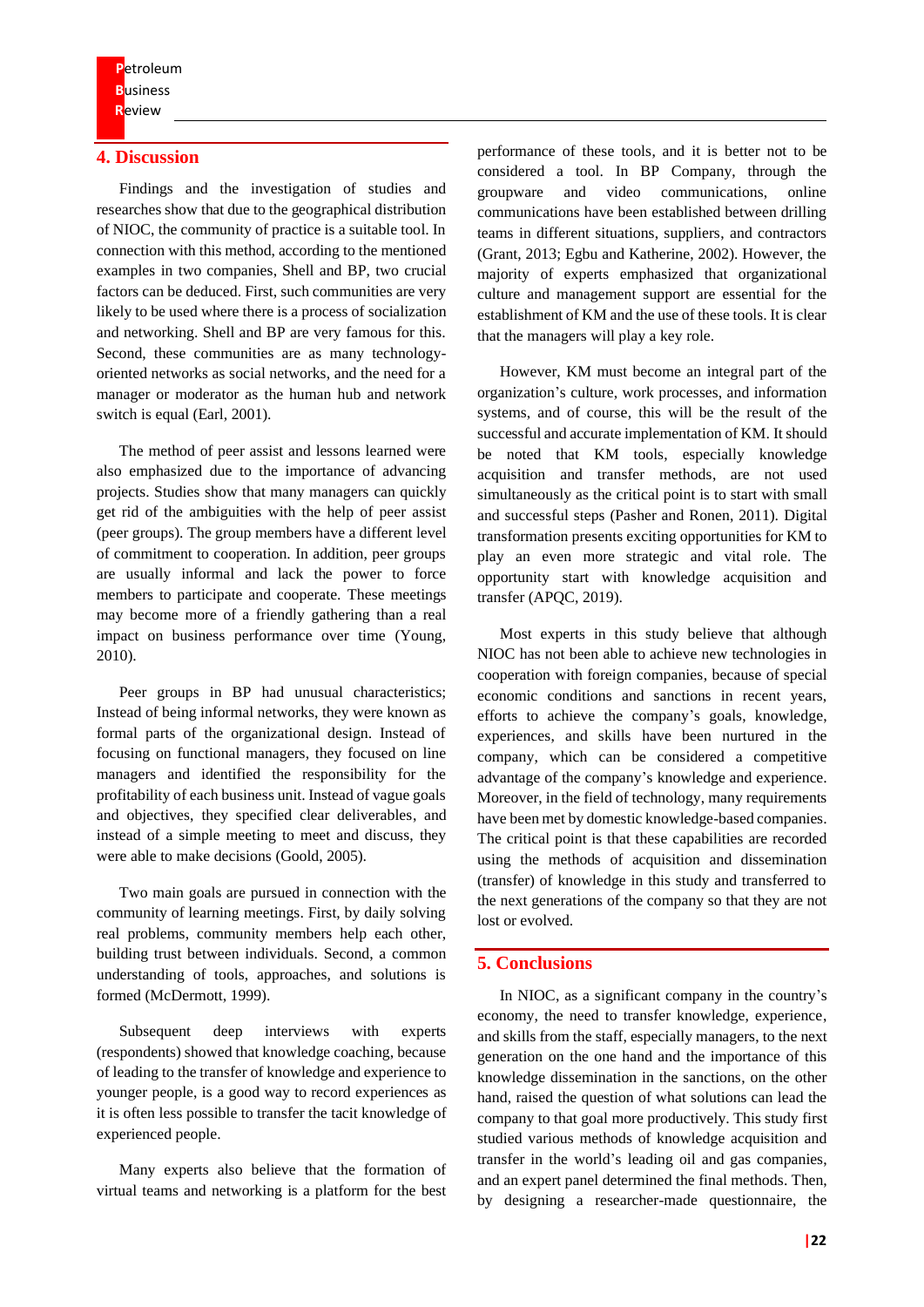

Volume 5, Issue 1 January 2021

opinion of the company's KM experts about these methods was obtained. In face-to-face, telephone, and online interviews with experts, the reasons for choosing their proposed solutions were identified, and the research results were enriched. The respondent community studied and cared about KM at the company and even had the experience of partially implementing the KM process in the company. In the end, it was determined that, according to the conditions of the company, the tools of the community of practice, the peer assist, the community of learning (problem-solving meeting), the lessons learned, the community of knowledge (task forum or problem-solving), and the discussion forums will have the most significant impact on the effective transfer of knowledge respectively, especially in the current economic conditions of the country. Although most experts believe that it can be accepted that in terms of technology, NIOC is moving significantly more slowly compared with global oil companies, the results confirm that it has experiences and skills, such as the experiences gained in the complex economic and technological constraints of the company, that can be considered its competitive advantage.

#### **References**

- Abbas, Jaffar, Zhang, Qingya, Hussain, Iftikhar, Akram, Sabahat, Afaq, Aneeqa, Afzal Shad, Muhammad, (2020), Sustainable innovation in small and medium enterprise: the impact of knowledge management on organizational innovation through a mediation analysis by using SEM approach, Journal of Sustainability, 2020, Vol. 12, 2407, pp.  $1-19.$
- Akeel, H. 2013. Evaluation of information systems deployment in Libyan oil companies: towards an assessment framework (Doctoral dissertation, University of Gloucestershire)
- Andreeva, T., Kianto, A., (2011), Knowledge processes, knowledge-intensity, and innovation: a moderated mediation analysis, Journal of Knowledge Management, 2011, Vol. 15, pp. 1016–1034.
- APQC, 2019, Knowledge management in 2019: KM leaders double down on strategy and fundamentals in the shadow of digital transformation, www.apqc.org, US: 1.800.776.9676
- Asian productivity organization (APO), 2010, knowledge management tools and techniques manual, Hirakawacho, Chiyoda-ku, Tokyo, Japan
- Badpa, Akbar, Salim, Juhana, Yahaya, Jamaiah, Foroozesh, Peyman & Arbabi, Mohammad Saeid, (2018), The effect of KMS usage on organizational performance in oil and gas industry: an empirical study in the context of developing economy, International Journal of Trend in Research and Development, Volume 5(2): 21–31.
- Banjoko, Bode, (2011). Shell in the new decade: the way forward, University of Dundee
- Behounek, M. and Martinez, M. R. (2002). A tour of a successful knowledge management strategy, Journal of Petroleum Technology, Vol. 54, No. 11, pp. 33–35.
- Bontis, Nick, (2002). The rising star of the chief knowledge officer, Ivey Business Journal, March/April 2002, pp. 20–25.
- Cabeza-Pulles, D., Fernandez-Perez, V., Roldan-Bravo, M.I., (2019), Internal networking and innovation ambidexterity: the mediating role of knowledge management processes in university research, European Management Journal, 2019.
- Castaneda, Delio Ignacio, and Cuellar, Sergio, 2020, Knowledge sharing and innovation: a systematic review, Journal of Knowledge and Process Management, vol. 27(3), pp. 159–173, published by John Wiley & Sons Ltd.
- Cegarra-Navarro, J.-G., Jimenz-Jimenz, D., Garcia-Perez, A., (2019) An integrative view of knowledge processes and a learning culture for ambidexterity: toward improved organizational performance in the banking sector, IEEE Transactions on Engineering Management, 2019, pp.1–10.
- de Oliveira, V. L. C., Tanajura, A. P. M., & Lepikson, H. A. 2013. A multi-agent system for oil field management. IFAC Proceedings Volumes, 46(7): 35–40.
- Debowski, S. (2006). Knowledge management, Australia, Sydney: Wiley.
- Dickel, D. G., & de Moura, G. L. 2016. Organizational performance evaluation in intangible criteria: a model based on knowledge management and innovation management. RAI Revista de Administração e Inovação, 13(3): 211–220.
- Earl, Michael, (2001). Knowledge management strategies: toward a taxonomy, Journal of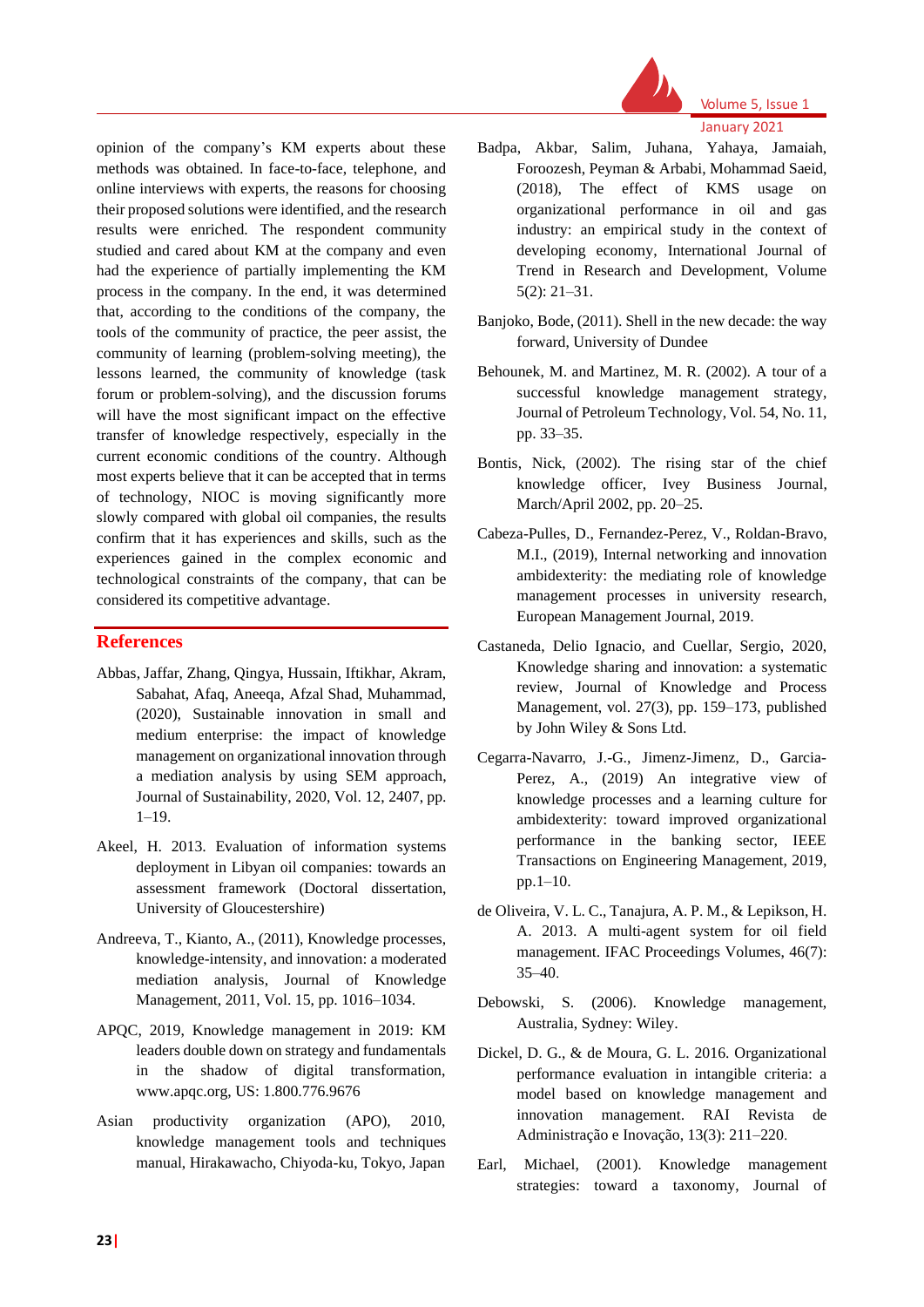Management Information Systems, Summer 2001, Vol. 18. No. 1. pp. 215–233.

- Edwards, S. John, (2009). Knowledge management in the energy sector: review and future directions, operations and information management group, Aston Business School, Aston University.
- Egbu, Charles and Katherine Botterill, (2002), Information technology for knowledge management: their usage and effectiveness, edited by Abdul Samad Kazi, Journal of ITcon, Vol. 7, pp. 125–137.
- Elizabeth, Lauren, D. Delaney, Kevin, Giudicati, Gianna, & Capriotti, Filippo, (2015), Knowledge management at Eni: a case study of managing knowledge in an international oil and gas company, Dublin Institute of Technology, For Knowledge Management Symposium, Dublin Castle. 12: 1-16.
- Gardiner, P. D. (2014), Creating and appropriating value from project management resource assets using an integrated systems approach. Procedia-Social and Behavioral Sciences, 119: 85–94.
- Ghani, S., 2009, Knowledge management: tools and techniques, DESIDOC Journal of Library & Information Technology.
- Goold, Michael, (2005), Making peer groups effective: lessons from BP's experiences, Journal of Long Range Planning, Vol. 38, pp.429–443.
- Grant, M. Robert. (2013). The development of knowledge management in the oil and gas industry, Universia Business Review, pp. 92–125.
- Habibirad, Amin, (2007), Presenting an integrated model of value engineering (VE) and analytical hierarchy process (AHP) for optimal facelift design of Samand (Master Thesis), Shahid Beheshti University, Tehran, Iran.
- Hartley, R. and J. Rowley, (2008). Organizing knowledge: an introduction to managing access to information, England, Hampshire: Ashgate Publishing.
- Hester, A. 2012. Measuring alignment within relationships among socio-technical components: A study of wiki technology use. SIGMIS-CPR '12 Proceedings of the 50th annual conference on Computers and People Research, 147–154 .
- Kankanhalli, Atreyi, Fransiska Tanudidjaja, Juliana Sutanto, and Bernard C.Y. Tan, (2003). The role

of it in successful knowledge management initiatives, communications of the ACM, September 2003, Vol. 46, No. 9, pp. 69–73.

- Li, J., Liu, M., & Liu, X. 2016. Why do employees resist knowledge management systems? an empirical study from the status quo bias and inertia perspectives. Computers in Human Behavior, 65, 189–200.
- McDermott, Richard, (1999), Why information technology inspired but cannot deliver knowledge management, California Management Review, Vol.41, No. 4, Summer 1999.
- Mirzaei, Maryam, (2020), Effects of knowledge management (KM) in chemical industry and university by learning management system (LMS), International Journal of New Chemistry, Published online 2020 in http://www.ijnc.ir/
- Moffat, S., & Crichton, M., (2015), Investigating nontechnical skills through team behavioral markers in oil and gas simulation-based exercises. Procedia Manufacturing, 3: 1241–1247.
- Oyemomi, Oluwafemi, Liu, Shaofeng, Neaga, Irina, and Alkhuraiji, Ali, 2016. How knowledge sharing and business process contribute to organizational performance: Using the fsQCA approach, [Journal](https://ideas.repec.org/s/eee/jbrese.html)  [of Business Research,](https://ideas.repec.org/s/eee/jbrese.html) Elsevier, vol. 69(11), pages 5222–5227.
- Pasher, Edna and Tuvya Ronen, (2011). Knowledge management, USA, New Jersey: Wiley
- Ramadhan[, Handoko,](https://ieeexplore.ieee.org/author/37088554404) Permana, [Majesty Eksa, Sensuse,](https://ieeexplore.ieee.org/author/37088555069)  [Dana Indra, Lusa, E](https://ieeexplore.ieee.org/author/38230468800)lisabeth, [Damayanti,](https://ieeexplore.ieee.org/author/37087123102) (2020), KM maturity for a gas company in Indonesia: G-KMMM assessment and improvement recommendation, 2020 7th International Conference on Electrical Engineering, Computer Sciences and Informatics (EECSI), IEEE, Yogyakarta, Indonesia
- Rao, Madanmohan (Editor), (2005), Knowledge management tools and techniques: practitioners and experts evaluate KM solutions, USA, Butterworth–Heinemann: Elsevier
- Raudeliuniene, Jurgita, Albats, Ekaterina, and Kordab, Mirna, 2020, Impact of information technologies and social networks on knowledge management processes in middle eastern audit and consulting companies, Journal of Knowledge Management, ahead-of-print(ahead-of-print) DOI: [10.1108/JKM-03-2020-0168](https://www.researchgate.net/deref/http%3A%2F%2Fdx.doi.org%2F10.1108%2FJKM-03-2020-0168)